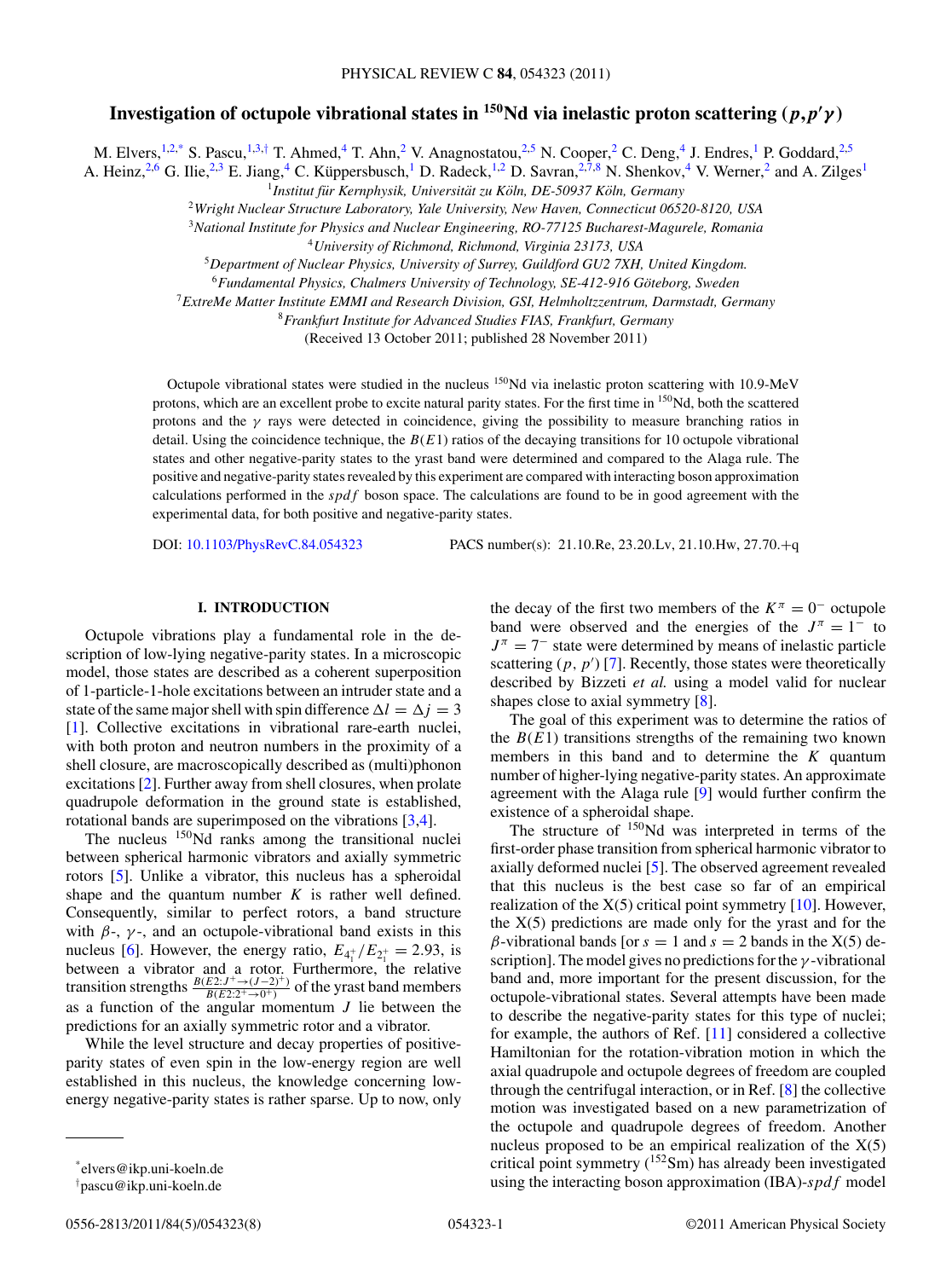approach and a good agreement with the experimental data was concluded [\[12\]](#page-7-0). In the present paper, we compare the new experimental results for  $150$ Nd with calculations performed in the framework of the IBA-*spdf* model. The reproduction of the *E*1 transition rates is found to be in good agreement with the predictions given by the IBA calculations, especially for the  $K^{\pi} = 0^-$  band.

The experimental setup and the data analysis are introduced in Secs. II and III, respectively. Thereafter, in Sec. [IV,](#page-2-0) the results are discussed and compared to the theoretical calculations.

### **II. EXPERIMENTAL SETUP**

A 1.5 mg*/*cm2 thick and 98% enriched self-supporting 150Nd target was bombarded with a 10*.*9- MeV proton beam provided by the ESTU Tandem Accelerator at the Wright Nuclear Structure Laboratory (WNSL) at Yale University. The experiment lasted for 120 h at an average beam current of 4 nA and an average coincidence rate of about 2 KHz *pγ* .

For the detection of the scattered protons, five silicon surface-barrier detectors were used, covering a solid angle of 5%. Three of them had a thickness of 1 mm, two had a thickness of 5 mm. The elastically scattered protons are completely stopped in both types of detectors. The setup was optimized for high efficiency by placing all detectors as close as possible to the target and it was kept flexible by allowing a positioning of the detectors in all three spatial directions. To achieve a high ratio of inelastically to elastically scattered protons, four detectors were placed at  $\approx$ 130 $\degree$  backward angles where the cross section for elastically scattered protons is orders of magnitudes lower. Using a 228Th *α* source, the energy resolution at 8*.*784 MeV was determined ranging from 55 to 90 KeV for the different detectors while the resolution degraded to values between 110 to 280 KeV in-beam owing to straggling effects in the target and increased electronic noise.

The *γ* rays were detected by the YRAST-Ball spectrometer [\[13\]](#page-7-0), which is situated at WNSL providing up to 10 segmented high-purity germanium (HPGe) clover detectors. Each detector consists of four crystals with its own preamplified time and energy output. Each clover detector is surrounded by bismuth germanate (BGO) and actively shielded. The total photopeak efficiency of the array is on the order of 2% at 1332 KeV with an average energy resolution of 2 keV. In the present experiment, in total nine detectors were used; two were placed at  $45^\circ$  with respect to the beam axis, five at  $90^\circ$ , and two at 135◦. The beam was stopped by a carbon-and-lead-shielded beam dump 2 m downstream which strongly reduced the neutron and  $\gamma$ -ray background. The data acquisition was done by three 16-channel analog-to-digital converters, three 16-channel time-to-digital converters (TDCs) and a logic unit based on versa module eurocard (VME) electronics. Data were acquired using three triggers: *pγ* coincidences, downscaled single HPGe, and downscaled silicon events.

# **III. ANALYSIS**

The single leaves of each clover were calibrated in energy and their relative efficiencies were determined using a  $^{152}$ Eu



FIG. 1. (Color online) The  $p\gamma$  matrix of <sup>150</sup>Nd. The transition energy  $E<sub>y</sub>$  is plotted versus the excitation energy  $E<sub>x</sub>$ . Owing to the worse energy resolution in the silicon detectors in comparison to the HPGe detectors, transitions appear as narrow lines. This graphical representation of the *pγ* matrix nicely shows the strength of the method to investigate the decay pattern of excited states.

source placed at target position. The silicon detectors were calibrated using peaks in the proton single spectra corresponding to elastic scattering and to excitations of the first excited states of  ${}^{12}C$ ,  ${}^{16}O$ , and  ${}^{150}Nd$  measured in the in-beam spectra. In a next step, the energy shift factors were determined and the prompt and random windows were applied to the time-difference spectra to reduce the background. To further reduce the Compton background in the lower energy part and to increase the photo-peak efficiency, the energies in the four leaves of a clover detector were added eventwise using an addback algorithm [\[14\]](#page-7-0).

Using the sorting code CSCAN  $[15]$ , the proton- $\gamma$ coincidence matrix (*pγ* matrix), all single spectra, and the *γ* -*γ* -coincidence matrix (*γ γ* matrix) were generated. An excerpt of the  $p\gamma$  matrix is shown in Fig. 1. All transitions appear as narrow lines owing to the worse energy resolution of the silicon detectors in comparison to the good energy resolution of HPGe detectors. Both the  $2^+ \rightarrow 0^+$  and the  $4^+ \rightarrow 2^+$  transition cover the entire range of the excitation energies  $E_X$  giving rise to the fact that most of the states decay via those states to the ground state.

The necessity to detect both the scattered proton and the *γ* transition is illustrated in Fig. [2.](#page-2-0) Without coincidence condition, the *γ*-ray spectrum (a) shows the  $e^+e^-$  annihilation line and the neutron edges as main contributions. In particular, no indication for transitions of states in 150Nd are visible. However, when a gate with  $750 \text{ keV} \le E_X \le 950 \text{ KeV}$  is applied in the proton spectrum, peaks corresponding to the decay of states in 150Nd located at this excitation energy are clearly visible (c). Similarly, the particle spectrum is dominated by the elastic lines of  $^{12}C$ ,  $^{16}O$ , and  $^{150}Nd$  and their first excited states (b). If a gate is applied at a transition energy of the first  $J^{\pi} = 1^-$  state in the *γ*-ray spectrum, a peak corresponding to the energy of the  $J^{\pi} = 1^-$  state is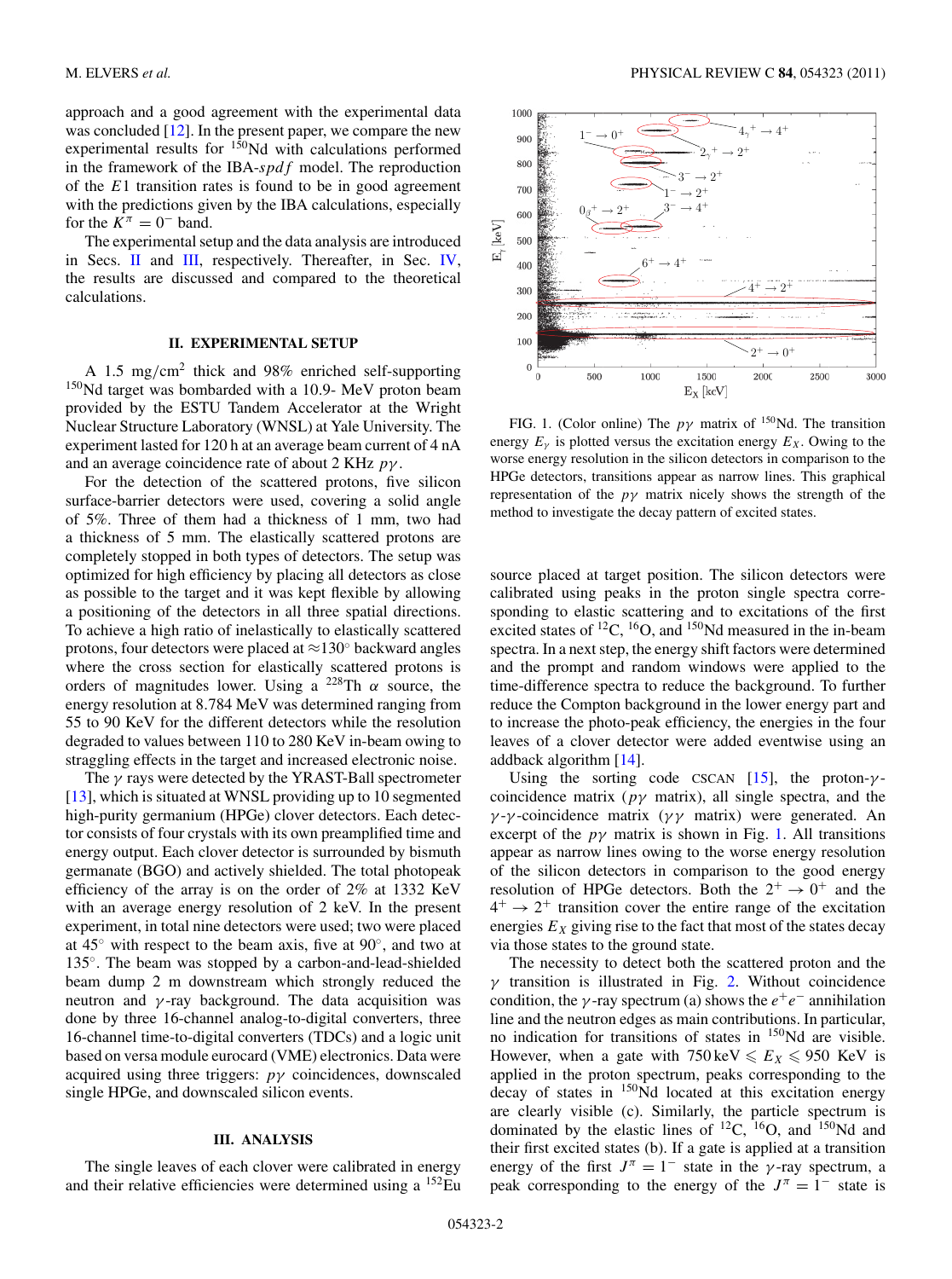<span id="page-2-0"></span>clearly visible in the silicon spectrum (d). The fluctuations at 10*.*5 MeV are the remnants of the elastic line of 150Nd.

# **IV. RESULTS AND DISCUSSION**

Using the  $p\gamma$ -coincidence matrix, the level scheme of <sup>150</sup>Nd was corrected and extended. In total, 37 levels up to 2 MeV were excited and 64 transitions were observed. In particular, the transitions of 8 states being previously excited in inelastic particle scattering experiments were found [\[7\]](#page-7-0) and 12 new states were observed for the first time. Table [I](#page-4-0) summarizes the results on  $150$ Nd obtained from the present experiment.

In the  $K^{\pi} = 0^{-}$  band, the first four members  $(1^{-}, 3^{-}, 5^{-},$ and 7−) were excited and branching ratios of the latter two were determined for the first time. The experimental branching ratios and the predictions by the Alaga rule are listed in Table [II,](#page-4-0) showing a good agreement for the first three states and an underprediction for the  $J^{\pi} = 7^-$  state by the Alaga rule. The approximate agreement with the Alaga rule for the first three band members is another strong indication for an axially deformed rotor with a separable rotational motion. The transitions of higher-lying negative-parity states were observed for the first time. Similar to the states described above, most of the states have  $K^{\pi} = 0^-$  character according to the Alaga rule, which is shown in Table [II.](#page-4-0) Two states show a

significant branching to the  $0<sub>\beta</sub><sup>+</sup>$  vibrational band, giving rise to the assumption that these states have a large component of the *β*-vibrational in their wave function. The energies of those two candidates are located at 1545 and 1864 KeV, which is in the region of the sum energy  $E_{\text{sum}} = E_{\text{oct,1}^-} + E_{\beta,2^+} = 1704 \text{ KeV}$ , as predicted in Ref. [\[3\]](#page-7-0). All corresponding states are marked with O*<sup>β</sup>* in Table [I.](#page-4-0)

The interacting boson model [\[16\]](#page-7-0) provides a phenomenological approach for studying nuclear structure by introducing bosons of a given spin. Each type of boson is associated with a corresponding multipole mode. The quadrupole vibration and deformation are described in terms of *s* and *d* bosons  $(L = 0$  and  $L = 2)$ , while negative-parity states are described by introducing *p* and *f* bosons ( $L = 1$  and  $L = 3$ ). The *f* boson has been introduced to describe the octupole vibrational bands in quadrupole deformed nuclei [\[17–19\]](#page-7-0). The physical nature of the *p* boson is not yet very clear. In Ref. [\[20\]](#page-7-0) it was assumed that the origin of the *p* boson could be a possible correction of the spurious center-of-mass motion of the quadrupole-octupole intrinsic system and in Ref. [\[21\]](#page-7-0) the *p* boson was related to the giant dipole resonance. Despite these studies, the physical meaning of the *p* boson remains an open question.

Calculations were performed in the *spdf* IBA-1 framework (no distinction was made between protons and neutrons) using the extended consistent Q formalism [\[22\]](#page-7-0). The Hamiltonian employed in the present paper is the natural extension of the



FIG. 2. Single and coincidence spectra of a silicon detector and a clover detector. The coincidence spectra were corrected for random coincidences. The single spectra are dominated by background reactions while the gated spectra clearly show the transitions within <sup>150</sup>Nd. A clover single spectrum (one leaf, 1 h run) and a single silicon spectrum (all runs) are shown in panels (a) and (b), respectively, while the gated spectra (all runs) are shown in panels (c) and (d).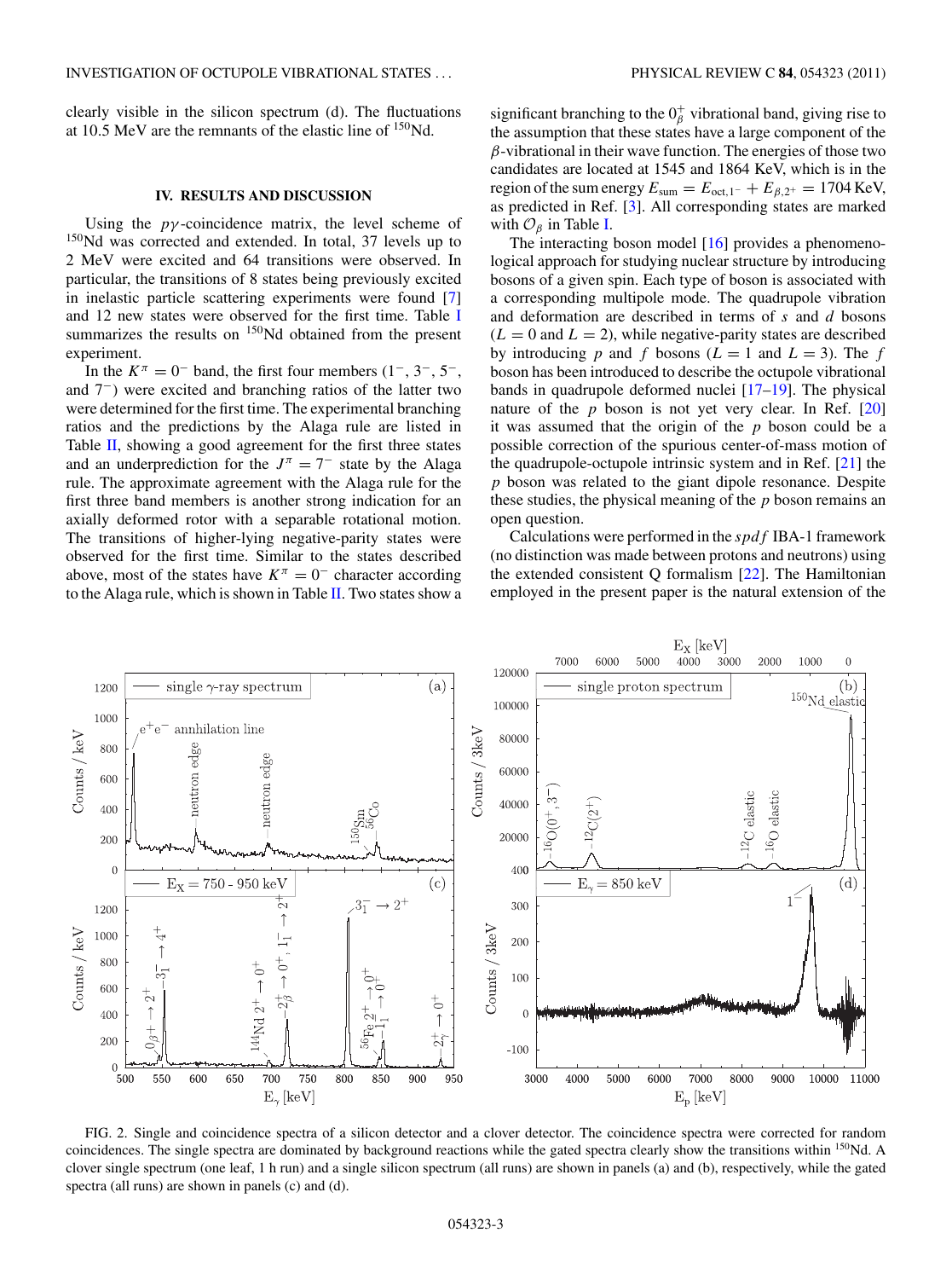TABLE I. States up to 2 MeV and their decay observed in the  $^{150}Nd(p, p'p')$  experiment. Octupole states strongly decaying to the *β*-vibrational band are marked with  $O_β$ . The state energy *E*, the initial and final spin and K quantum number  $J_{i,f}^π K_{i,f}^π$ , the final energy  $E_f$ , the energy of the  $\gamma$ -ray  $E_{\gamma}$  and the branching ratios  $I_{\gamma}$  are listed.

| $E$ (keV)                | $K_i^{\pi}$                                 | $J_i^{\pi}$   |               | $J_f^{\pi}$ | $K^{\pi}_{f}$                                                                                                 | $E_f$ (keV)  | $E_{\gamma}$ (keV)    | $I_{\gamma}$ |
|--------------------------|---------------------------------------------|---------------|---------------|-------------|---------------------------------------------------------------------------------------------------------------|--------------|-----------------------|--------------|
| 130.21(8)                | $0^+_1$                                     | $2^+$         | $\rightarrow$ | $0^+$       |                                                                                                               | 0.00(0)      | 130.2                 | 100.0        |
| 381.45(11)               | $0^+_1$                                     | $4^+$         | $\rightarrow$ | $2^+$       | $0^+_1$                                                                                                       | 130.21(8)    | 251.24                | 100.0        |
| 675.37(17)               | $0^+_{\beta}$<br>$0^+_{1}$<br>$0^+_{\beta}$ | $0^+$         | $\rightarrow$ | $2^+$       | $\boldsymbol{0}^+_1$                                                                                          | 130.21(8)    | 546.06                | 100.0        |
| 720.40(50)               |                                             | $6+$          | $\rightarrow$ | $4^+$       | $0^{+}_{1}$<br>$0^{+}_{1}$                                                                                    | 381.45(11)   | 339.70                | 100.0        |
| 850.79(21)               |                                             | $2^+$         | $\rightarrow$ | $4+$        |                                                                                                               | 381.45(11)   | 469.40                | 28.8(40)     |
|                          |                                             |               |               | $2^+$       | $0^{+}_{1}$                                                                                                   | 130.21(8)    | 720.61                | 100.0(130)   |
|                          |                                             |               |               | $0^+$       |                                                                                                               | 0.00(0)      | 850.70                | 14.5(64)     |
| 853.06(21)               | $0-$                                        | $1-$          | $\rightarrow$ | $2^+$       | $0^+_1$                                                                                                       | 130.21(8)    | 722.91                | 100.0(134)   |
|                          |                                             |               |               | $0^+$       |                                                                                                               | 0.00(0)      | 853.01                | 97.7(165)    |
| 934.96(20)               | $0-$                                        | $3-$          | $\rightarrow$ | $4^+$       |                                                                                                               | 381.45(11)   | 553.52                | 36.3(39)     |
|                          |                                             |               |               | $2^+$       | $0^+_1 \\ 0^+_1$                                                                                              | 130.21(8)    | 804.73                | 100.0(104)   |
| 1061.99(20)              | $2^+_\gamma$                                | $2^+$         | $\rightarrow$ | $4+$        | $0^+_1$                                                                                                       | 381.45(11)   | 680.29                | 5.5(8)       |
|                          |                                             |               |               | $2^+$       | $0^+_1$                                                                                                       | 130.21(8)    | 931.78                | 100.0(106)   |
|                          |                                             |               |               | $0^+$       |                                                                                                               | 0.00(0)      | 1061.98               | 80.4(88)     |
| 1129.57(21)              | $0-$                                        | $5-$          | $\rightarrow$ | $6+$        |                                                                                                               | 720.40(50)   | 409.23 <sup>a</sup>   | 24.3(37)     |
|                          |                                             |               |               | $4+$        | $\begin{matrix} 0^+_1\\ 0^+_1\\ 0^+_1 \end{matrix}$                                                           | 381.45(11)   | 748.07 <sup>a</sup>   | 100.0(118)   |
| 1129.70(110)             | $0^+_1$                                     | $8+$          | $\rightarrow$ | $6+$        |                                                                                                               | 720.40(50)   | 409.50 <sup>c</sup>   | 100.0        |
| 1137.59(41)              | $0^+_\beta$                                 | $4^+$         | $\rightarrow$ | $6+$        | $0^{+}_{1}$                                                                                                   | 720.40(50)   | 416.94 <sup>a</sup>   | 43.5(76)     |
|                          |                                             |               |               | $4+$        | $0^{+}_{1}$                                                                                                   | 381.45(11)   | $756.40^{\circ}$      | 100.0(143)   |
| 1183.33(21)              |                                             | $\leqslant 2$ |               | $3-$        | $0-$                                                                                                          | 934.96(20)   | $248.34^{a}$          | 100.0(142)   |
|                          |                                             |               | $\rightarrow$ | $1-$        | $0-$                                                                                                          |              | 330.30                |              |
|                          |                                             |               |               | $4^+$       |                                                                                                               | 853.06(21)   |                       | 66.1(102)    |
| 1200.49(27)              |                                             | $3-$          | $\rightarrow$ | $2^+$       | $0^+_1$                                                                                                       | 381.45(11)   | 819.16                | 22.4(37)     |
|                          |                                             | $1-$          |               |             | $0^+_1$                                                                                                       | 130.21(8)    | 1070.15               | 100.0(118)   |
| 1284.59(20)              |                                             |               | $\rightarrow$ | $3-$        | $0-$                                                                                                          | 934.96(20)   | 349.63                | 67.8(103)    |
|                          |                                             |               |               | $1-$        | $0-$                                                                                                          | 853.06(21)   | 430.88                | 100.0(132)   |
|                          |                                             |               |               | $2^+$       |                                                                                                               | 850.79(21)   | 434.09                | 9.8(36)      |
| $1351.57(21)^{b}$        | $2^+_\gamma$                                | $4^+$         | $\rightarrow$ | $2^+$       | $0^+_{\beta}$<br>$2^+_{\gamma}$<br>$0^+_{1}$<br>$0^+_{1}$<br>$0^+_{1}$                                        | 1061.99(20)  | 289.57 <sup>a</sup>   | 6.4(10)      |
|                          |                                             |               |               | $4^+$       |                                                                                                               | 381.45(11)   | 970.07 <sup>a</sup>   | 100.0(112)   |
|                          |                                             |               |               | $2^+$       |                                                                                                               | 130.21(8)    | $1221.42^a$           | 38.7(49)     |
| 1432.94(24)              | $0-$                                        | $(7^{-})$     | $\rightarrow$ | $8+$        |                                                                                                               | 1129.70(110) | 303.33 <sup>a</sup>   | 49.6(137)    |
|                          |                                             |               |               | $6+$        | $0^{+}_{1}$                                                                                                   | 720.40(50)   | 712.44                | 100.0(223)   |
| 1435.90(20)              |                                             | $4^+$         | $\rightarrow$ | $3($ )      |                                                                                                               | 1200.49(27)  | 234.41                | 100.0        |
|                          |                                             |               |               | $2^+$       | $2^+_\gamma$                                                                                                  | 1061.99(20)  | 373.91                | 100.0        |
| $1483.67(21)^b$          |                                             | $3-$          | $\rightarrow$ | $3-$        |                                                                                                               | 1200.49(27)  | $283.00^a$            | 31.7(44)     |
|                          |                                             |               |               | $2^+$       |                                                                                                               | 1061.99(20)  | 421.71 <sup>a</sup>   | 33.7(44)     |
|                          |                                             |               |               | $4^+$       | $2^+_{\gamma\over 1}$                                                                                         | 381.45(11)   | $1102.14^a$           | 100.0(120)   |
|                          |                                             |               |               | $2^+$       | $0^+_1$                                                                                                       | 130.21(8)    | 1353.52 <sup>a</sup>  | 85.9(113)    |
| $1488.52(20)^{a}$        |                                             | 4, (0, 2)     | $\rightarrow$ | $1-$        |                                                                                                               | 1284.59(20)  | $204.15^a$            | 31.4(74)     |
|                          |                                             |               |               | $2^{+}$     | $0^+_1$                                                                                                       | 130.21(8)    | 1358.31 <sup>a</sup>  | 100.0(159)   |
| 1489.29(20) <sup>a</sup> |                                             | 0, 1, 2       | $\rightarrow$ | $0+$        | $0^+_{\beta}$<br>$0^+_{\beta}$<br>$0^+_{1}$                                                                   | 675.37(17)   | 813.92 <sup>a</sup>   | 100.0        |
| 1496.75(20) <sup>a</sup> |                                             | 3, (2, 4, 5)  | $\rightarrow$ | $4^+$       |                                                                                                               | 1137.59(41)  | 359.16 <sup>a</sup>   | 100.0        |
| $1517.67(22)^{a}$        |                                             | 4, 5, 6       | $\rightarrow$ | $6+$        |                                                                                                               | 720.40(50)   | $797.21$ <sup>a</sup> | 69.4(145)    |
|                          |                                             |               |               | $4^+$       | $0^+_1$                                                                                                       | 381.45(11)   | 1136.29 <sup>a</sup>  | 100.0(160)   |
| 1545.06(36) <sup>b</sup> | $\mathcal{O}_{\beta}$                       | $3-$          | $\rightarrow$ | $2^+$       | $0^{+}_{\beta}$<br>$0^{+}_{1}$                                                                                | 850.79(21)   | 694.05 <sup>a</sup>   | 25.0(71)     |
|                          |                                             |               |               | $2^+$       |                                                                                                               | 130.21(8)    | 1415.06 <sup>a</sup>  | 100.0(149)   |
| 1580.10(30) <sup>b</sup> |                                             | $3-$          | $\rightarrow$ | $4^+$       |                                                                                                               | 381.45(11)   | $1198.50^a$           | 100.0(121)   |
|                          |                                             |               |               | $2^+$       | $0^{+}_{1}$<br>$0^{+}_{1}$<br>$0^{+}_{1}$                                                                     | 130.21(8)    | $1450.05^a$           | 67.5(93)     |
| $1645.34(26)^{a}$        |                                             | 5, (4)        | $\rightarrow$ | $6+$        |                                                                                                               | 720.40(50)   | $924.82^a$            | 57.0(93)     |
|                          |                                             |               |               | $4^+$       | $0^{+}_{1}$                                                                                                   | 381.45(11)   | 1264.01 <sup>a</sup>  | 100.0(138)   |
| 1645.97(26) <sup>a</sup> |                                             | 3, 5, (2, 4)  | $\rightarrow$ | $4^+$       |                                                                                                               | 1351.57(21)  | 294.29 <sup>a</sup>   | 100.0(159)   |
|                          |                                             |               |               | $4^+$       | $2^{+}_{\gamma}$<br>0 <sup>+</sup> <sub>β</sub><br>0 <sup>+</sup> <sub>1</sub><br>0 <sup>+</sup> <sub>1</sub> | 1137.59(41)  | 508.50 <sup>a</sup>   | 34.5(88)     |
| 1648.66(20) <sup>a</sup> |                                             | 1, (0, 2)     | $\rightarrow$ | $2^+$       |                                                                                                               | 130.21(8)    | $1518.45^a$           | 100.0        |
| 1738.86(20)              |                                             | $0^+$         | $\rightarrow$ | $2^+$       |                                                                                                               | 130.21(8)    | 1608.65               | 100.0        |
| 1765.28(22) <sup>a</sup> |                                             | 0, 1, 2, 3    | $\rightarrow$ | $1-$        | $0-$                                                                                                          | 853.06(21)   | 912.16 <sup>a</sup>   | 100.0(140)   |
|                          |                                             |               |               | $1-$        |                                                                                                               | 1284.59(20)  | $480.75^a$            | 42.1(90)     |
|                          |                                             |               |               |             |                                                                                                               |              |                       |              |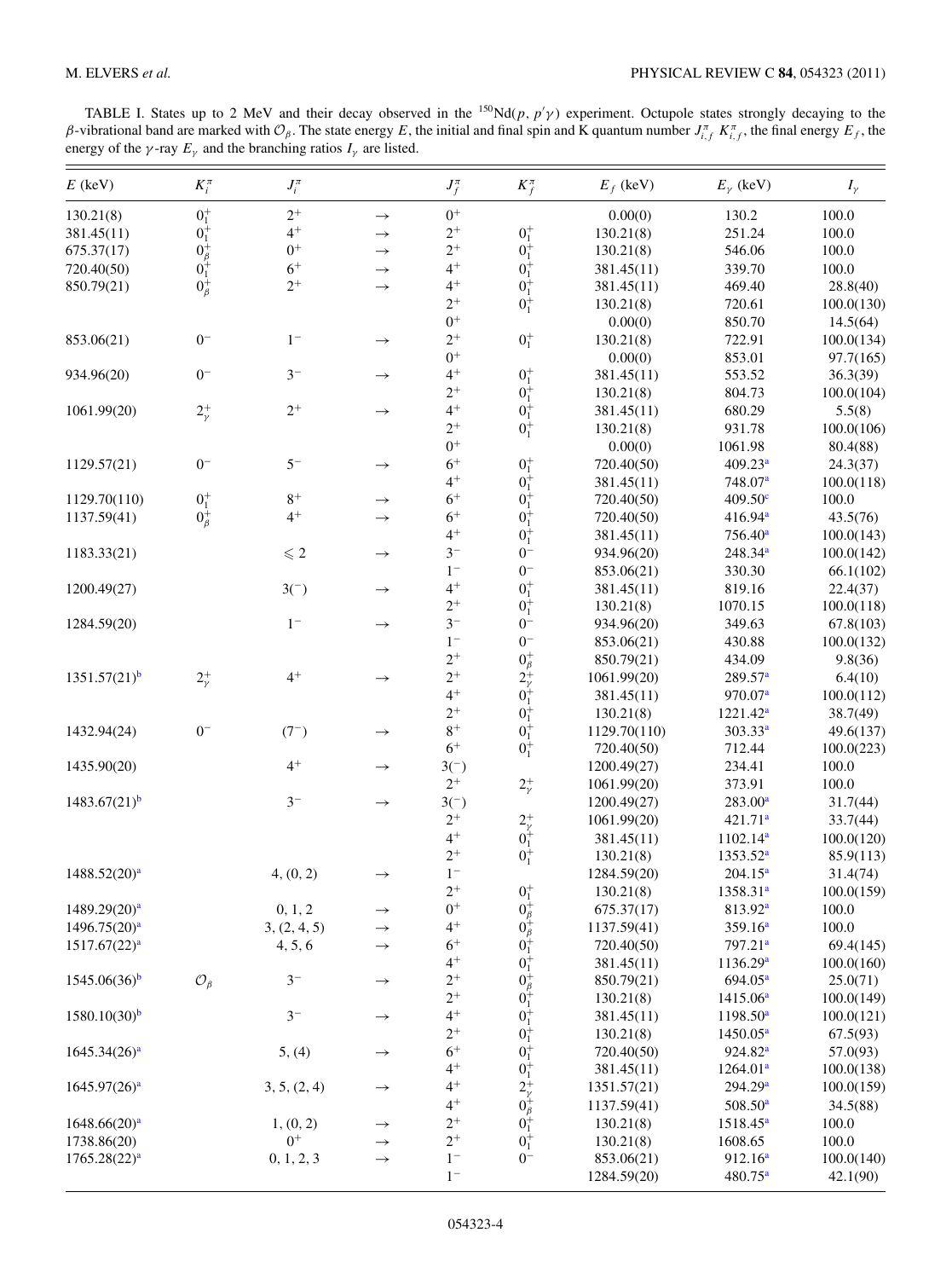<span id="page-4-0"></span>

| $E$ (keV)                  | $K_i^{\pi}$           | $J_i^{\pi}$   |               | $J_f^{\pi}$ | $K_f^{\pi}$   | $E_f$ (keV) | $E_{\nu}$ (keV)      | $I_{\gamma}$ |
|----------------------------|-----------------------|---------------|---------------|-------------|---------------|-------------|----------------------|--------------|
| $1777.08(20)^{a}$          |                       | 1, 2, 3, 4, 5 | $\rightarrow$ | $3^{-}$     |               | 1580.10(30) | 196.98 <sup>a</sup>  | 100.0(0)     |
| $1782.21(20)$ <sup>b</sup> |                       | $(4^{+})$     | $\rightarrow$ | $3-$        | $0-$          | 934.96(20)  | $847.25^a$           | 100.0(0)     |
| $1799.91(20)$ <sup>b</sup> |                       | $(5^{-})$     | $\rightarrow$ | $3^{-}$     | $0-$          | 934.96(20)  | 864.22 <sup>a</sup>  | 100.0(190)   |
|                            |                       |               |               | $6^+$       | $0^{+}_{1}$   | 720.40(50)  | 1080.23 <sup>a</sup> | 15.2(74)     |
| $1864.20(20)^b$            | $\mathcal{O}_{\beta}$ | $3^{-}$       | $\rightarrow$ | $2^{+}$     | $0^+_\beta$   | 850.79(21)  | 1014.08 <sup>a</sup> | 100.0(126)   |
|                            |                       |               |               | $4^+$       | $0^{+}_{1}$   | 381.45(11)  | $1482.75^a$          | 80.7(112)    |
| $1906.52(20)$ <sup>b</sup> |                       | $4^+$         | $\rightarrow$ | $2^{+}$     | $2^{+}_{\nu}$ | 1061.99(20) | 844.53 <sup>a</sup>  | 100.0(0)     |
| $1909.34(20)^{a}$          |                       | 0, 1, 2, 3, 4 | $\rightarrow$ | $2^{+}$     | $0^{+}_{1}$   | 130.21(8)   | 1779.13 <sup>a</sup> | 100.0(0)     |
| $1975.62(20)^{a}$          |                       | 1, 2, 3, 4, 5 | $\rightarrow$ | $3^{(-)}$   |               | 1200.49(27) | 775.13 <sup>a</sup>  | 100.0(0)     |
| $1984.94(20)^{a}$          |                       | 1, 2, 3, 4, 5 | $\rightarrow$ | $3-$        | $0-$          | 934.96(20)  | 1049.98 <sup>a</sup> | 100.0(0)     |

TABLE I. (*Continued*)

a observed for the first time, not in NNDC.

<sup>b</sup>state without transitions observed in inelastic particle scattering.

c Not excited, taken from NNDC.

 $\hat{H}_{sd}$  Hamiltonian and is able to describe simultaneously the positive- and negative-parity states:

$$
\hat{H}_{spdf} = \epsilon_d \hat{n}_d + \epsilon_p \hat{n}_p + \epsilon_f \hat{n}_f + \kappa (\hat{Q}_{spdf} \cdot \hat{Q}_{spdf})^{(0)} \n+ a_3 [(\hat{d}^\dagger \tilde{d})^{(3)} \cdot (\hat{d}^\dagger \tilde{d})^{(3)}]^{(0)} + a_4 [(\hat{d}^\dagger \tilde{d})^{(4)} \cdot (\hat{d}^\dagger \tilde{d})^{(4)}]^{(0)},
$$
\n(1)

where  $\epsilon_d$ ,  $\epsilon_p$ , and  $\epsilon_f$  are the boson energies and  $\hat{n}_p$ ,  $\hat{n}_d$ , and  $\hat{n}_f$  are the boson number operators. In the *spdf* model, the quadrupole operator is considered as being [\[23\]](#page-7-0)

$$
\hat{Q}_{spdf} = \hat{Q}_{sd} + \hat{Q}_{pf} = \left[ (\hat{s}^\dagger \tilde{d} + \hat{d}^\dagger \hat{s})^{(2)} - \frac{\sqrt{7}}{2} (\hat{d}^\dagger \tilde{d})^{(2)} \right] \n- \frac{3\sqrt{7}}{5} [(p^\dagger \tilde{f} + f^\dagger \tilde{p})]^{(2)} + \frac{9\sqrt{3}}{10} (p^\dagger \tilde{p})^{(2)} \n+ \frac{3\sqrt{42}}{10} (f^\dagger \tilde{f})^{(2)}.
$$
\n(2)

The quadrupole electromagnetic transition operator is

$$
\hat{T}(E2) = e_2 \hat{Q}_{spdf},\tag{3}
$$

where  $e_2$  represents the boson effective charge.

This form of the quadrupole operator implies using the same quadrupole parameter strength *κ* to describe *sd* bosons and *pf* bosons. In addition, the rotational SU*spdf* (3) structure is also generated by this form [Eq. (2)] of the  $\hat{Q}_{spdf}$  quadrupole operator [\[23\]](#page-7-0). In this way no additional free parameters are used in the calculations. The structure of both the positiveand the negative-parity states is also described by the same parameter-free quadrupole operator  $\hat{Q}_{spdf}$ . The only degree of freedom in describing the negative-parity states lies in the *p* and *f* vibrational energies  $\epsilon_p$  and  $\epsilon_f$ . However, these are defined largely by the experimental locations of the lowest 1<sup>−</sup> and 3<sup>−</sup> states.

For the *E*1 transitions there is more than one operator in the *spdf* algebra. Consequently, a linear combination of the three allowed one-body interactions was taken:

$$
\hat{T}(E1) = e_1 \Big[ \chi_{sp}^{(1)} (s^\dagger \tilde{p} + p^\dagger \tilde{s})^{(1)} + (p^\dagger \tilde{d} + d^\dagger \tilde{p})^{(1)} + \chi_{df}^{(1)} (d^\dagger \tilde{f} + f^\dagger \tilde{d})^{(1)} \Big],
$$
\n(4)

where  $e_1$  is the effective charge for the *E*1 transitions and  $\chi_{sp}^{(1)}$ and  $\chi_{df}^{(1)}$  are two model parameters.

TABLE II.  $B(E1)$  ratios  $R_{exp} = \frac{B(E1; J_i^- \rightarrow (J_i+1)^T)}{B(E1; J_i^- \rightarrow (J_i-1)^T)}$  to the yrast band of octupole-vibrational states and negative-parity states compared with IBA-*spdf* calculations and with the Alaga-rule predictions. Furthermore, the experimental energy  $E_{\text{exp}}$ , the initial spin  $J_i^{\pi}$ , the final *K* quantum number  $K_f^{\pi}$ , and the IBA calculations for the energy and branching ratio  $E_{\text{IBA-spdf}}$  (keV) and  $R_{\text{IBA-spdf}}$  are given. Most of the states are in good agreement with the IBA calculations but differ considerably from the Alaga rule predictions. Members of the *K<sup>π</sup>* = 0<sup>−</sup> band are marked in bold font.

| $E_{\text{exp}}$ (keV) | $J_i^{\pi}$ | $K^{\pi}_{\scriptscriptstyle C}$ | $R_{\rm exp}$ |                             | $R_{\text{IBA-}spdf}$ | Alaga rule        |                   |
|------------------------|-------------|----------------------------------|---------------|-----------------------------|-----------------------|-------------------|-------------------|
|                        |             |                                  |               | $E_{\text{IBA-spdf}}$ (keV) |                       | $K^{\pi} = 0^{-}$ | $K^{\pi} = 1^{-}$ |
| 853.1                  | $1^{-}$     | $0^{+}$                          | 1.68(36)      | 810.1                       | 1.82                  | 2.00              | 0.50              |
| 935.0                  | $3^-$       | $0^{+}$                          | 1.12(17)      | 921.2                       | 1.38                  | 1.33              | 0.75              |
| 1129.6                 | $5-$        | $0^{+}$                          | 1.48(29)      | 1148.0                      | 1.89                  | 1.20              | 0.83              |
| 1432.9                 | $7 -$       | $0^{+}_{1}$                      | 6.43(228)     | 1494.8                      | 4.2                   | 1.14              | 0.88              |
| 1483.7                 | $3^{-}$     | $0^{+}$                          | 2.16(38)      | 1414.7                      | 1.77                  | 1.33              | 0.75              |
| 1517.7                 | 4,5,6       | $0^{+}$                          | 2.01(53)      | 1517.7                      | 1.1                   | 1.20              | 0.83              |
| 1580.1                 | $3^{-}$     | $0^{+}$                          | 2.62(48)      | 1694.5                      | 2.17                  | 1.33              | 0.75              |
| 1645.3                 | 4,5,6       | $0^{+}_{1}$                      | 1.46(31)      | 1986.8                      | 1.15                  | 1.20              | 0.83              |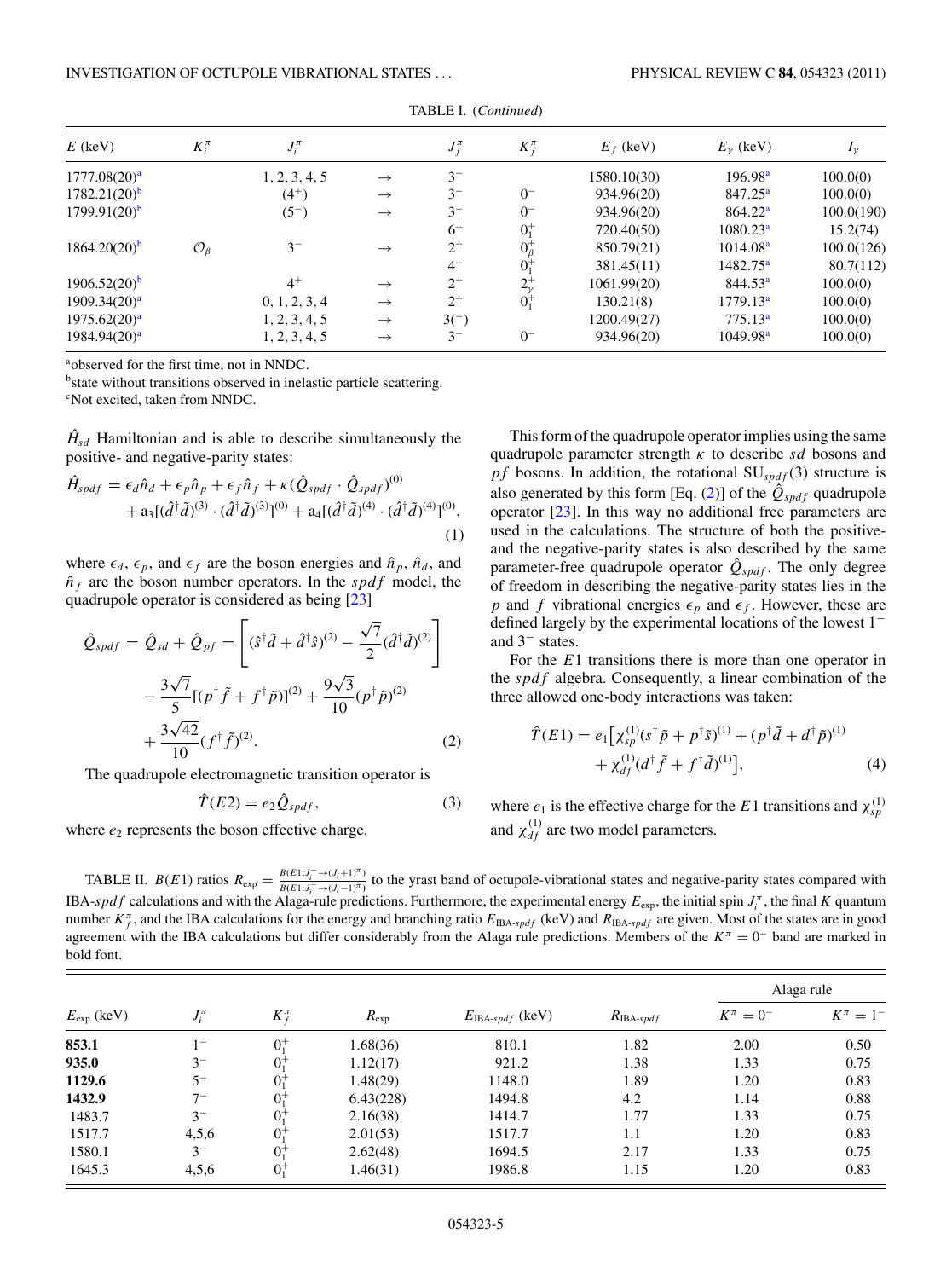<span id="page-5-0"></span>

FIG. 3. Comparison between experimental (top) and calculated (bottom) excitation energies and transition probabilities or relative intensities of the *γ*-ray transitions for the low-lying levels in <sup>150</sup>Nd. The known *B*(*E*2) values are indicated for the positive-parity states. The numbers in quotation marks are the relative values (branching ratios) and are indicated for the negative-parity states. The experimental information is taken from Refs. [\[5,25,26\]](#page-7-0) and from the present work. The bands are labeled according to their *K* quantum number.

The calculations were performed using the computer code OCTUPOLE [\[24\]](#page-7-0). The Hamiltonian is diagonalized in a Hilbert space with a total number of bosons  $N_B = n_s + n_d + n_p + n_f$ . For the present calculations we used an extended basis allowing up to three negative-parity bosons  $(n_p + n_f = 3)$ . The vibrational strengths used in the calculations are  $\epsilon_d$  = 0.53 MeV,  $\epsilon_p = 1.32$  MeV, and  $\epsilon_f = 1.12$  MeV while the quadrupole-quadrupole interaction strength has a value of  $\kappa =$ −18*.*5 keV. The other two terms introduced in the Hamiltonian (the octupole and the hexadecapole terms) are included only to obtain a better reproduction for the relative inter- and intraband transitional rates. The strengths of these two terms are set to values of  $a_3 = 0.04$  MeV and  $a_4 = 0.10$  MeV, respectively.

The quality of the present calculation in describing the experimental data can be seen in Fig. 3. The numbers on the transition arrows represent the absolute  $B(E2)$  values given in Weisskopf Units (W.u.) and are indicated for the positive-parity states, and relative intensities of the *γ* -ray transitions (branching ratios) are given for the negative-parity states (only the lifetime of the 1<sup>−</sup> state is measured [\[25\]](#page-7-0); hence, only one absolute  $B(E1)$  value is known). The overall agreement between the experimental and calculated energies is good. The spacing of the states is reasonably well reproduced by the calculations for all the bands involved in our analysis (the ground-state band, the  $\beta$ - and  $\gamma$ -vibrational bands, and the  $K^{\pi} = 0^{-}$  octupole vibrational band). The first excited  $0^+$  state is located less than 50 keV below the experimental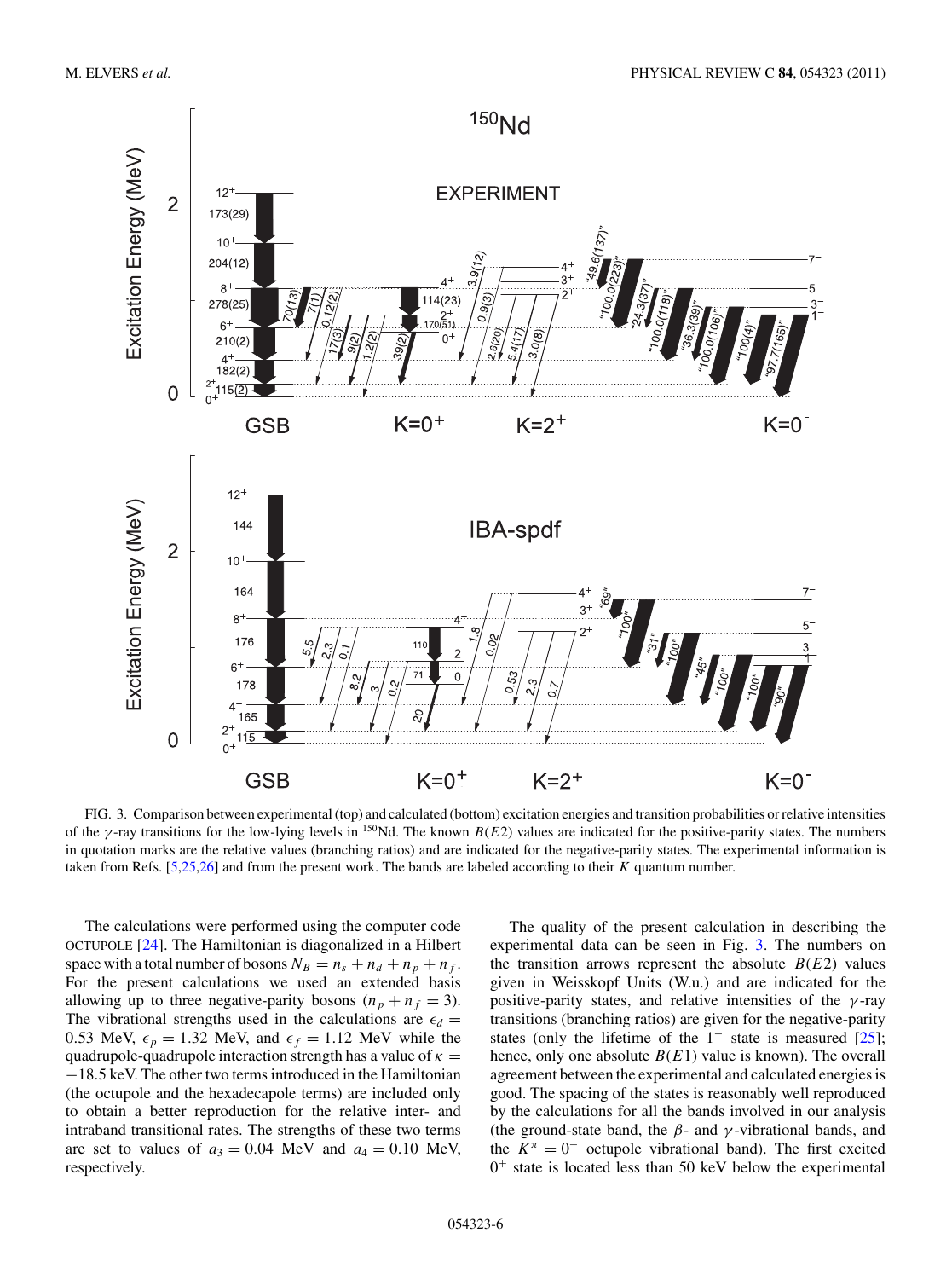one with an energy of 675.4 keV [\[26\]](#page-7-0). The location of this state is considered a key prediction in the  $X(5)$  model because the ratio  $E(0^+_2)/E(2^+_1)$  is fixed at a value of 5.67 [\[27\]](#page-7-0) (cannot be fitted to obtain a better agreement) and gives an important fingerprint for the presence of the first-order critical point symmetry. The relative values of the *E*1 and *E*2 transition probabilities are in very good agreement with the experiment, as can be seen in Fig. [3](#page-5-0) for the negativeparity states (only *E*1 transitions). However, the absolute  $B(E2)$  values are, in general, underestimated by a factor that usually does not exceed a value of two. Especially for the higher spin states, the finite boson number effect plays an important role in lowering the predictions for *E*2 transition strengths. This behavior was already observed in Ref. [\[28\]](#page-7-0), where a detailed comparison between  $X(5)$  critical point symmetry and the IBA model predictions for this region was made.

For the *E*2 transitions we obtained the agreement from Fig. [3](#page-5-0) by using a value of  $e_2 = 0.13$  e b for the effective charge. For the *E*1 transitions values of  $\chi_{sp} = -1.31$  and  $\chi_{df} = 0.77$  were used in the fit to account for the observed *E*1 transition rates. The effective charge is not taken into consideration in the present calculations because only the lifetime of the first 1<sup>−</sup> state is measured and the extracted *E*1 absolute strength can only be used for normalization. For the moment no other absolute *E*1 strengths are experimentally known for the negative-parity states and no comparison with the calculated values can be made. Our discussion is based only on the relative values obtained in the present experiment. A comparison between the experimental  $B(E1)$  ratios with the calculated ones is given in Table [II.](#page-4-0) In addition, the predictions of the Alaga rule are given for  $K^{\pi} = 0^-$  and for  $K^{\pi} = 1^{-}$  bands. For the  $K^{\pi} = 0^{-}$  band the agreement of the IBA calculations with the experiment is remarkably good, both for the energies and for the relative transition probabilities. Most of the IBA predictions are within the experimental uncertainties or very close to these values. The predictions of the Alaga rule are in good agreement with the experiment for the first three states  $(J^{\pi}=1^{-}, 3^{-},$ and 5−) and show an underprediction for the last level  $(J^{\pi} = 7^{-})$  of the  $K^{\pi} = 0^{-}$  band. For the states belonging to higher  $K^{\pi}$  some additional assumptions about the spin parity of the states had to be made. Namely, we assumed that the levels at 1517.7 and 1645.3 keV have a  $J^{\pi} = 5^{-}$ spin assignment. Also, a state located at 1200 keV was identified as the  $J^{\pi} = 3^{+}$  member of the *γ*-vibrational band in an  $(n, n' \gamma)$  experiment [\[29\]](#page-7-0), while it was assigned as a  $J^{\pi} = 3^{\pm}$  doublet within the scope of a  $(d, d'\gamma)$  experiment [\[30\]](#page-7-0). Considering this ambiguity, this level was considered as having a positive parity in the present discussion, although only the energy of this level is given in the comparison presented in Fig. [3.](#page-5-0) For the other states in Table [II](#page-4-0) the experimental data are very well described by the IBA calculations, while underestimated, in general, by the Alaga rule predictions. Additional calculations are needed to gain a deeper understanding from a microscopic point of view of the electric dipole transitions.

#### **V. SUMMARY AND CONCLUSIONS**

Within the scope of this work, the nucleus  $150$ Nd was investigated by means of a  $(p, p'p)$  experiment for the first time and 17 negative-parity states were observed. In particular, the branchings of the first four members for the  $K^{\pi} = 0^{-1}$ octupole band were observed. Most of the remaining negativeparity states had  $K^{\pi} = 0^-$  character and dominantly spins with  $J = 3$  and 5 were excited. Three of those states show strong transitions to the *β*-vibrational band and can be explained by a strong mixing with states of the latter band. It is an open question if these states exist owing to the inner structure of  $150$ Nd or if the reaction mechanism is sensitive to states of this nature.

The structure of <sup>150</sup>Nd was discussed in terms of the IBA-*spdf* model. The energy levels and *E*1 and *E*2 transition probabilities are reasonably well described by the calculations. The relative values are in very good agreement with the experiment, although the absolute  $B(E2)$  values are, in general, underestimated by the calculations. Especially for the higher spin states, the finite boson number effect plays an important role in lowering the predictions. The *E*1 transition probabilities are also well reproduced by the calculations, especially for the  $K^{\pi} = 0^-$  band.

### **VI. OUTLOOK**

Until the present day, in 15 rare-earth nuclei branching ratios of the band heads of both the  $K^{\pi} = 0^-$  and the  $K^{\pi} =$ 1<sup>−</sup> band were observed, which, however, is insufficient for detailed systematics. Thus,  $(p, p'p)$  experiments are essential to provide the missing information and help to understand the inner structure of the remaining nuclei. For this reason, the design and development of a new silicon detector chamber started at the end of 2010 at Universität zu Köln. It will be included in the HORUS spectrometer in Cologne and will provide eight silicon detectors with a total efficiency of 5%. The distances between the detectors and the target are adjustable providing the possibility to run all silicon detectors at a maximum rate. Furthermore,  $\Delta E - E$  measurements will be possible, giving the opportunity to perform additional inelastic scattering experiments, for example,  $(d, d'\gamma)$  and  $(p, t\gamma)$  reactions. The new setup will allow measurements which will trigger new theoretical studies of octupole related structures.

#### **ACKNOWLEDGMENTS**

The authors would like to thank the accelerator crew of WNSL for providing the beam and the great support during our experiment. Furthermore, the help of Dr. K. O. Zell concerning target preparation is highly acknowledged. C.K. and M.E. are members of the Bonn-Cologne Graduate School of Physics and Astronomy. This project has been supported by Deutsche Forschungsgemeinschaft (Contracts No. ZI 510/4-1 and No. SFB 634) and US DOE Grant No. DE-FG02-01ER40609.